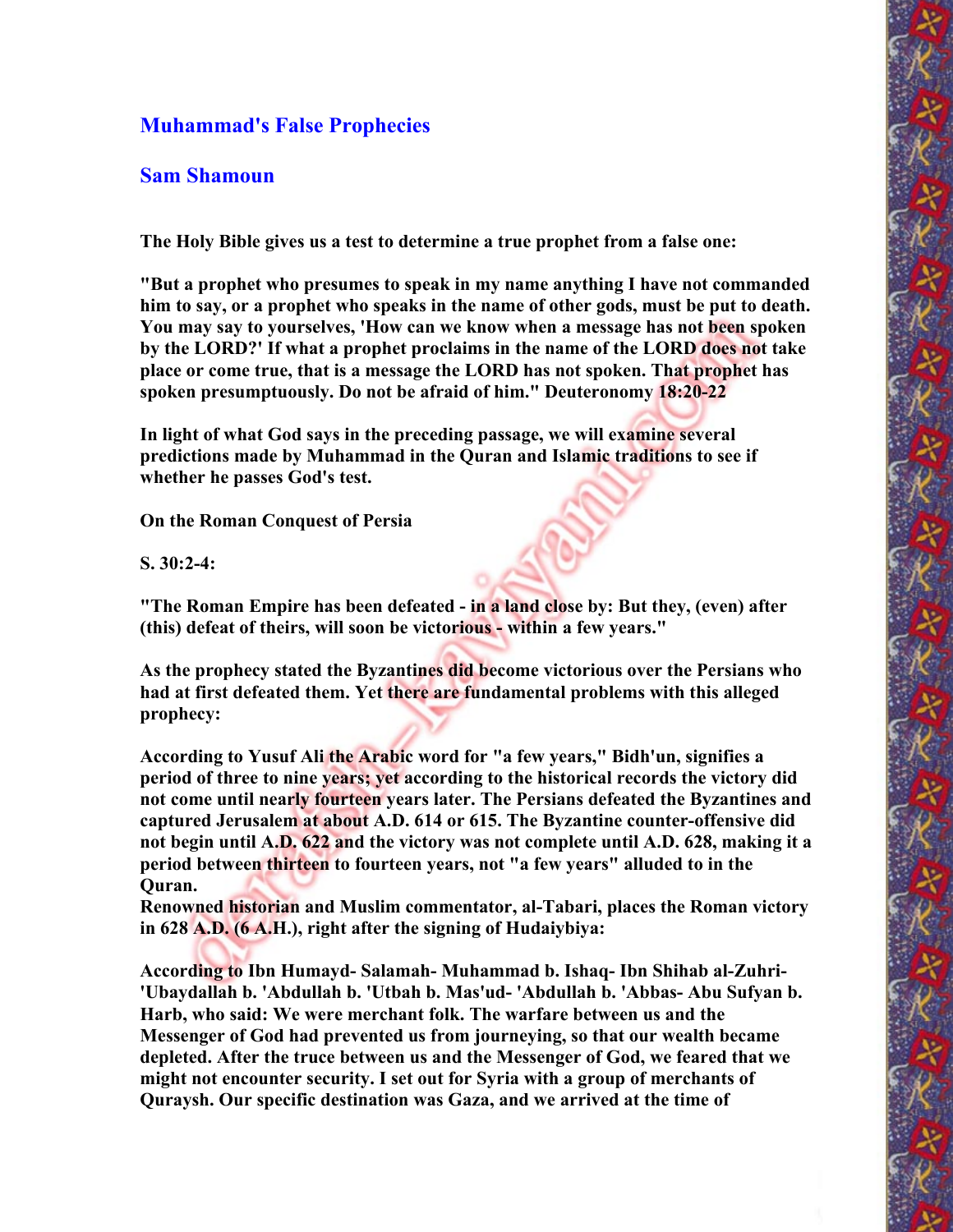**Heraclius' VICTORY over the Persians who were in his land - he expelled them and regained from them his Great Cross, which they had carried off. Having accomplished this against them and having received word that his cross had been rescued from them (he was staying at Hims), he set out from there on foot in thanksgiving to God for restoring it to him, to pray in Jerusalem. Carpets were spread out for him, and fragrant herbs were strewn on them. When he reached Jerusalem and performed his worship - with him were his military commanders and the nobles of the Romans - he arose troubled one morning, turning his gaze to the sky ... (The History of Al-Tabari: The Victory of Islam, translated by Michael Fishbein [State University of New York Press, Albany 1997], Volume VIII, pp. 100- 101; bold and capital emphasis ours)** 

**The translator's footnote reads:** 

**436. "In 627 Heraclius invaded the Persian empire, and in December of that year won an important victory near ancient Ninevah, but had to retreat shortly afterwards. In February 628, however, the Persian emperor was assassinated, and the son who succeeded him desired peace. By about March 628 Heraclius could regard himself as victorious, but the negotiations for the evacuation of the Byzantine empire by the Persians were not completed until June 629. In September 629 Heraclius entered Constantinople AS VICTOR, and in March 630 restored the Holy Rood to Jerusalem." (Watt, Muhammad at Medina, 113-114). See also Ostrgorsky, History of the Byzantine State, 103-4. (Ibid., capital emphasis ours)** 

**Watt places Rome's complete victory at 630 A.D., fifteen to sixteen years after the so-called prophecy was given!** 

**The original Quranic text had no vowel marks. Thus, the Arabic word Sayaghlibuna, "they shall defeat," could easily have been rendered, with the change of two vowels, Sayughlabuna, "they (i.e. Romans) shall be defeated." Since vowel points were not added until some time after this event, it could have been quite possible for a scribe to deliberately tamper with the text, forcing it to become a prophetic statement.** 

**This fact is solidified by Muslim commentator al-Baidawi. C.G. Pfander mentions Baidawi's comments on the variant readings surrounding this passage:** 

**"But Al Baizawi shatters the whole argument of the Muslims by informing us of certain varied readings in these verses of Suratu'r Rum. He tells us that some read (Arabic text appears here) instead of the usual (Arabic text appears here) and (Arabic text appears here) instead of (Arabic text appears here). The rendering will then be: 'The Byzantines have conquered in the nearest part of the land, and they shall be defeated in a small number of years'. If this be the correct reading, the whole story about Abu Bakr's bet with Ubai must be a fable, since Ubai was dead long before the Muslims began to defeat the Byzantines, and even long before the victories which Heraclius won over the Persians. This shows how unreliable such Traditions are. The explanation which Al Baizawi gives is, that the Byzantines**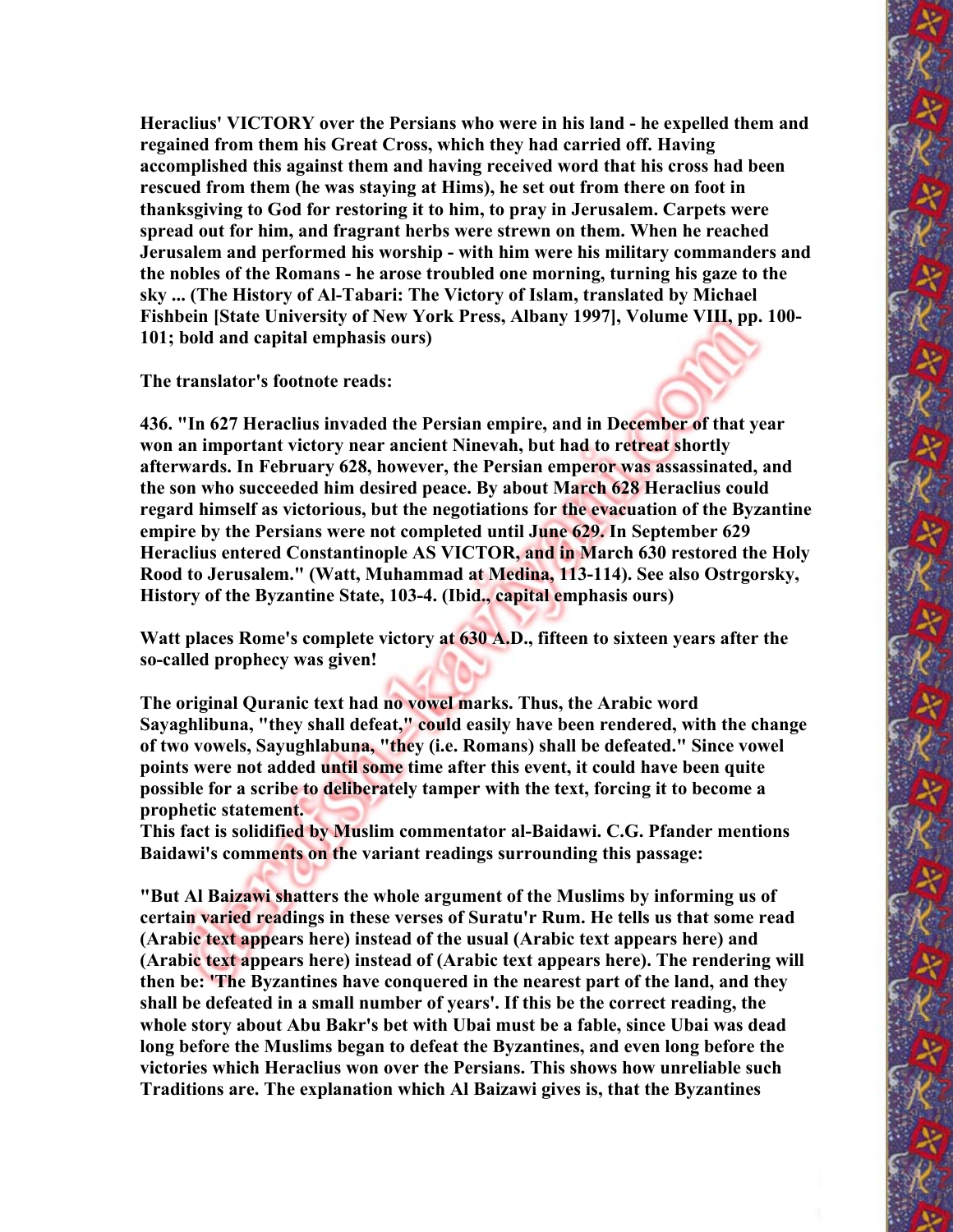**became conquerors of 'the well-watered land of Syria' (Arabic text appears here) and that the passage predicted that the Muslims would soon overcome them. If this is the meaning, the Tradition which records the 'descent' of the verses about six years before the Hijrah must be wrong, and the passage must belong to A.H. 6 at earliest. It is clear that, as the vowel points were not used when the Qur-an was first written down in Cufic letters, no one can be certain which of the two readings is right. We have seen that there is so much uncertainty about (1) the date at which the verses were 'sent down', (2) the correct reading, and (3) the meaning, that it is quite impossible to show that the passage contains a prophecy which was fulfilled. Hence, it cannot be considered to be a proof of Muhammad's prophetic office." (C. G. Pfander, Mizan-ul-Haqq - The Balance of Truth, revised and enlarged by W. St. Clair Tisdall [Light of Life P.O. Box 18, A-9503, Villach Austria], 279-280) [emphasis ours]** 

**This being the case, a Muslim cannot confidently tell us what the true reading of the text is and hence cannot insure us that this verse originally predicted the Byzantine victory over the Persians. Yet either rendering leaves us with a false prophecy within the Quran.** 

**It amazes us that a prophecy from God would not specify the exact time of the victory, seeing that God is all-knowing and all-wise, declaring the end from the beginning. When God specifies a time frame as an important part of a prophecy we would expect that it be precise, not a mere guess. For God to guess that the Byzantines would win at some time within "a few years" as opposed to specifying the exact year, is inconsistent with the belief in an Omniscient, Omnipotent Being. Hence, it is unlikely that the true God would actually make such a prophecy. Interestingly, the phrase "a few years" serves to further discredit this alleged prophecy. Abu Bakr believed the term "a few years" meant that the Byzantines were going to win in three years:** 

**"This passage refers to the defeat of the Byzantines in Syria by the Persians under Khusran Parvis. (A.D. 615 - 6 years before the Hegira). However, the defeat of the Persians should take place soon 'in a small number of years'. In the light of this prediction, Abu-Bakr undertook a bet with Ubai-ibn-Khalaf that this prediction would be fulfilled within three years, but he was corrected by Mohammed who stated that the 'small number' is between three and nine years (Al-Baizawi). Muslims tell us that the Byzantines overcame their enemies within seven years. The fact, however, is that the Byzantines defeated Persia in A.D. 628 (Al-Baizawi commentary). That was twelve years after the prediction of Mohammed. Consequently this passage does not qualify as a prophecy, particularly as the time between prophecy and fulfilment was far too short, and in addition the event was easily predictable." (Gerhard Nehls, Christians Ask Muslims [Life Challenge, SIM International; Africa, 1992], pp. 70-71)** 

**On Entering Mecca**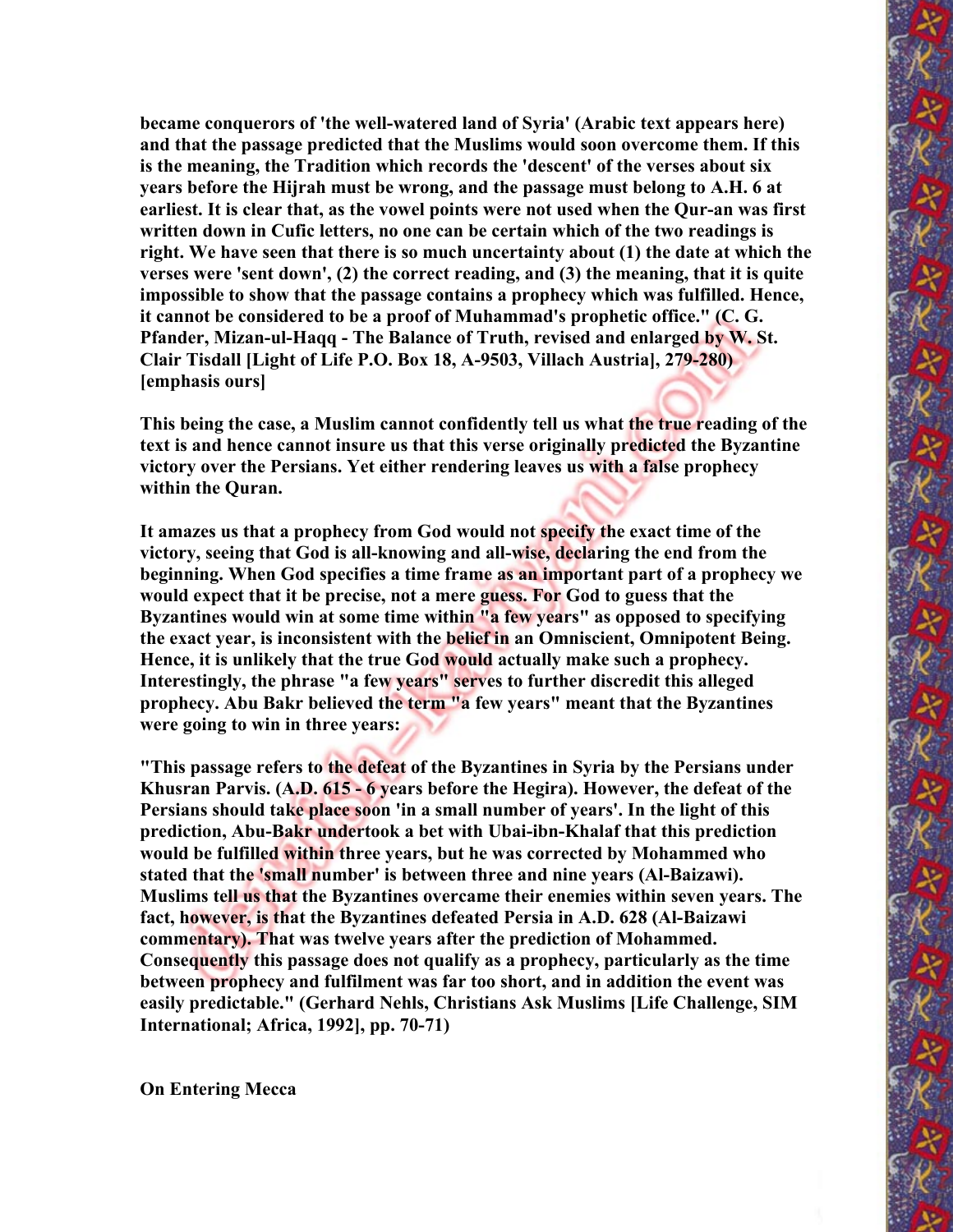**Sura 48:27 makes the following promise:** 

**"Truly did Allah fulfill the vision for His Messenger. Ye shall enter the Sacred Mosque, IF ALLAH WILLS, with minds secure, heads shaved, hair cut short, and without fear. For He knew what ye knew not, and He granted, besides this, a speedy victory."** 

**This verse was revealed in conjunction with the Muslims' failed attempt of entering Mecca to perform Tawaf (the ritual during Hajj of running between two mountains that was supposed to commemorate Hagar's fetching of water for Ishmael).** 

**On their way to the Ka'bah, they were met with a Meccan deputation headed by Suhail b. Amr who forbade the Muslims from completing their journey. This meeting then led to the signing of the treaty of Hudaibiya.** 

**Several problems arise from this whole incident. First, at the signing of the Hudaibiya treaty Muhammad agreed with the pagan Meccans to return to them those who had converted to Islam. At the same time Muhammad also bowed to their demands of replacing his signature of 'Muhammad, Messenger of God' with 'Muhammad, son of Abdullah' so that he might be allowed to make pilgrimage to Mecca the following year. The following is taken from Sahih al-Bukhari, Volume 3, Book 50, Number 891:** 

**"When Suhail bin Amr came, the Prophet said, 'Now the matter has become easy.' Suhail said to the Prophet 'Please conclude a peace treaty with us.' So, the Prophet called the clerk and said to him, 'Write: By the Name of Allah, the most Beneficent, the most Merciful." Suhail said, 'As for "Beneficent," by Allah, I do not know what it means. So write: By Your Name O Allah, as you used to write previously.' The Muslims said, 'By Allah, we will not write except: By the Name of Allah, the most Beneficent, the most Merciful.' The Prophet said, 'Write: By Your Name O Allah.' Then he dictated, 'This is the peace treaty which Muhammad, Allah's Apostle has concluded.' Suhail said, 'By Allah, if we knew that you are Allah's Apostle we would not prevent you from visiting the Kaba, and would not fight with you. So, write: 'Muhammad bin Abdullah.' The Prophet said, 'By Allah! I am Apostle of Allah even if you people do not believe me. Write: Muhammad bin Abdullah.' (Az-Zuhri said, 'The Prophet accepted all those things, as he had already said that he would accept everything they would demand if it respects the ordinance of Allah, (i.e. by letting him and his companions perform 'Umra.)') The Prophet said to Suhail, 'On the condition that you allow us to visit the House (i.e. Ka'ba) so that we may perform Tawaf around it.' Suhail said, 'By Allah, we will not (allow you this year) so as not to give chance to the Arabs to say that we have yielded to you, but we will allow you next year.' SO, THE PROPHET GOT THAT WRITTEN.** 

**"Then Suhail said, 'We also stipulate that you should return to us whoever comes to you from us, even if he embraced your religion.' The Muslims said, 'Glorified be**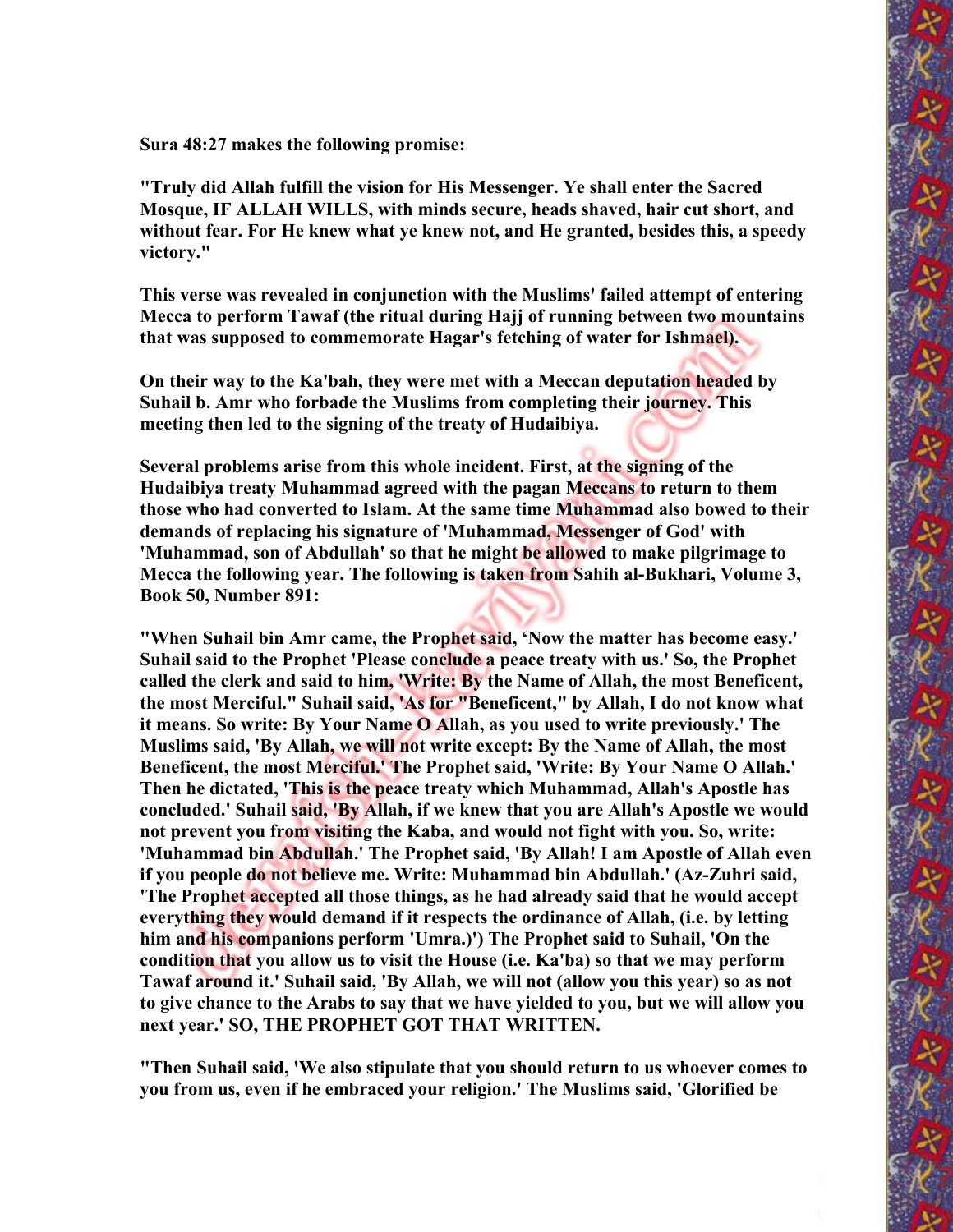**Allah! How will such a person be returned to the pagans after he has become a Muslim?'" (bold emphasis ours)** 

**One of those forced to return to Mecca with the pagans was Abu Jandal. In Ibn Ishaq's Sirat Rasulullah (The Life of Muhammad, trans. Alfred Guillaume, Oxford University Press), p. 505 we are told:** 

**'When Suhayl (the Meccan representative and the treaty's compiler) saw Abu Jandal he got up and hit him in the face and took hold of his collar, saying, 'Muhammad, the agreement between us was concluded before this man came to you.' He replied, 'you are right.' He began to pull him roughly by his collar and to drag him away to return him to Quraysh, while Abu Jandal shrieked at the top of his voice, 'Am I to be returned to the polytheists that they may entice me from my religion O Muslims?' and that increased the people's dejection'" (bold and italic emphasis ours)** 

### **And:**

**'While they were in this state Abu- Jandal bin Suhail bin 'Amr came from the valley of Mecca staggering with his fetters and fell down amongst the Muslims. Suhail said, 'O Muhammad! This is the very first term with which we make peace with you, i.e. you shall return Abu Jandal to me.' The Prophet said, 'The peace treaty has not been written yet.' Suhail said, 'I will never allow you to keep him.' The Prophet said, 'Yes, do.' He said, 'I won't do: Mikraz said, 'We allow you (to keep him).' Abu Jandal said, 'O Muslims! Will I be returned to the pagans though I have come as a Muslim? Don't you see how much I have suffered?'** 

**Abu Jandal had been [previously] tortured severely for the cause of Allah' (Sahih al-Bukhari, Volume 3, Book 50, Number 891)** 

**We need to ask did Moses ever return a convert (especially one who was an Egyptian) back to the pagan Pharaoh in order to please the latter in obtaining what he wanted? Did Jesus ever compromise the truth of God by agreeing with the Pharisees in turning back all gentile seekers in order to be accepted by the Jewish ruling council? Would either Moses or Jesus go so far as to deny their apostleship in order to please the demands of pagans'? Would these men refuse to glorify the true God in the manner commanded by the Creator and acquiesce to the request of addressing God in a manner pleasing to the unbelievers, much like Muhammad did?** 

**As one would expect the Muslims were enraged, especially Umar b. al-Khattab who rebuked Muhammad:** 

**'Umar bin al-Khattab said, 'I went to the Prophet and said, "Aren't you truly the messenger of Allah?" The Prophet said, "Yes, indeed." I said, "Isn't our cause just and the cause of the enemy unjust?" He said, "Yes." I said, "Then why should we**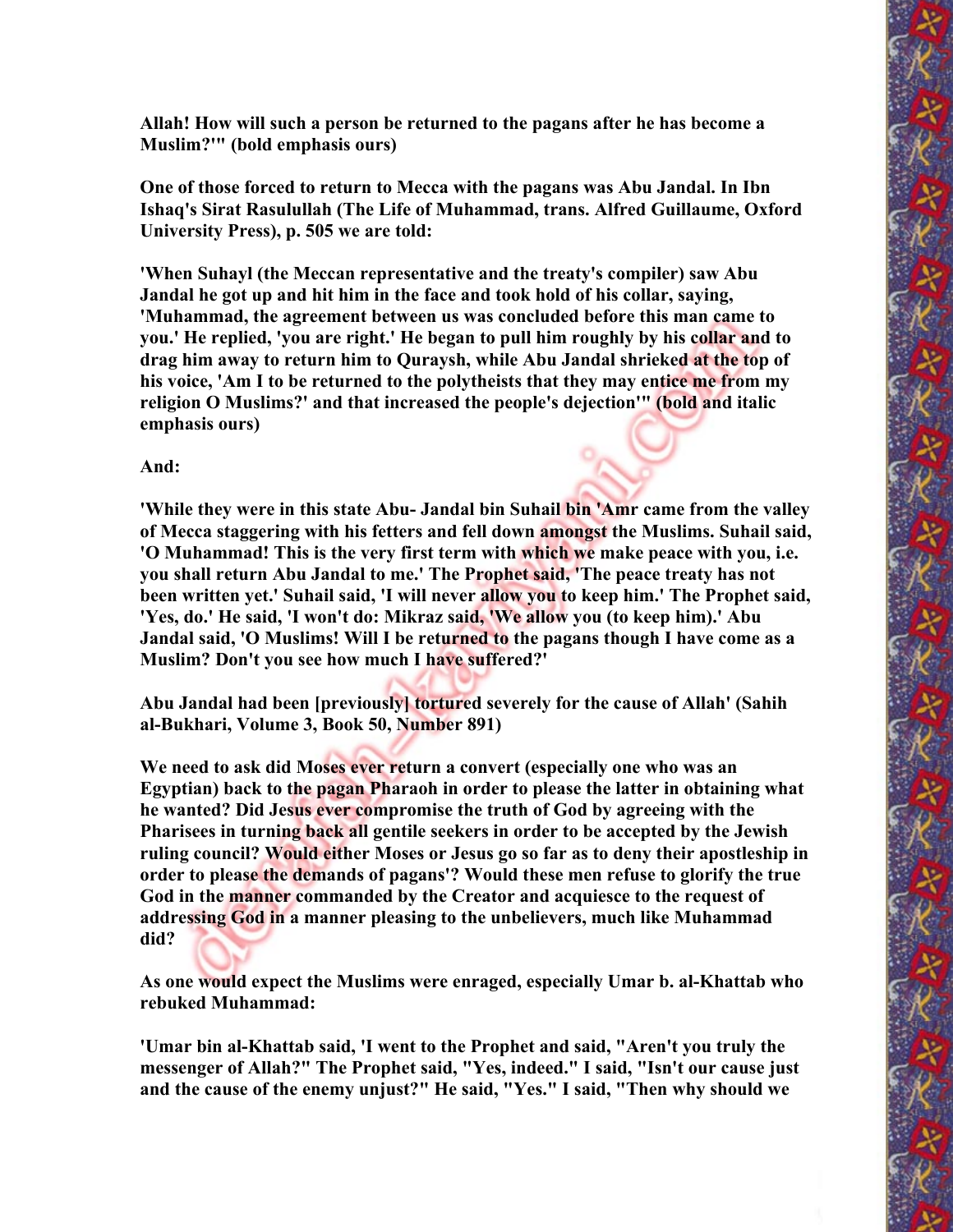**be humble in our religion?" He said, "I am Allah's messenger and I do not disobey Him, and He will make me victorious"' (Sahih al-Bukhari, Volume 3, Book 50, Number 891)** 

**The anger of the Muslims is justifiable when we realize that Muhammad promised that his followers would have access to Mecca that very same year. When that did not occur, Muhammad attempted to justify his statement by stating, "Yes, did I tell you that we would go to Ka'ba this year?" (Ibid)** 

**In other words, since he did not specify when they would enter Mecca this cannot be considered a false prophecy! This is simply erroneous since the Muslim contingent was on their way to Mecca when a deputation from the pagan Arabs stopped them. In fact, one of Muhammad's demands in signing the treaty was that the pagans permit the Muslims to complete their journey to Mecca in order to perform Tawaf. Suhail denied Muhammad's request and instead made an agreement that the Muslims could enter Mecca the following year. Ibn Kathir further supports this in his commentary on S. 48:27:** 

**"In a dream, the Messenger of Allah saw himself entering Makkah and performing Tawaf around the House. He told his Companions about this dream when he was still in Al-Madinah. When they went to Makkah in the year of Al-Hudaybiyyah, none of them doubted that the Prophet's vision WOULD COME TRUE THAT YEAR. When the treaty of peace was conducted and they had to return to Al-Madinah that year, being allowed to return to Makkah the next year, SOME OF THE COMPANIONS DISLIKED WHAT HAPPENED. 'Umar bin Al-Khattab asked about THIS, saying, 'Haven't you told us that we will go to the House and perform Tawaf around it?'" (Tafsir Ibn Kathir, Abridged, Volume 9, Surat Al-Jathiyah to the end of Surat Al-Munafiqun, Abridged by a group of scholars under the supervision of Shaykh Safiur-Rahman Al-Mubarakpuri [Darussalam Publishers & Distributors, Riyadh, Houston, New York, London, Lahore; first edition, September 2000], p. 171; bold and capital emphasis ours)** 

#### **Al-Tabari writes:**

**"While the Messenger of God was writing the document - he and Suhaly b. 'Amr suddenly Abu Jandal, the son of Suhaly b. 'Amr, came walking with short steps in shackles. He had escaped to the Messenger of God. The companions of the Messenger of God had set out NOT DOUBTING that they would conquer, because of a vision the Messenger of God had seen. Therefore, when they saw what they saw - the peace, the retreat, and the obligations the Messenger of God had taken upon himself - the people felt so grieved about it that they were close to despair. When Suhayl saw Abu Jandal, he went up to him, struck him on the face, and grabbed him by the front of his garment. "Muhammad," he said, "the pact was ratified between me and you before this fellow came to you." "You are right," he replied. Suhayl began pulling and dragging [his son Abu Jandal] by the front of his garment to return him to Quraysh. Abu Jandal began screaming at the top of his vouce,**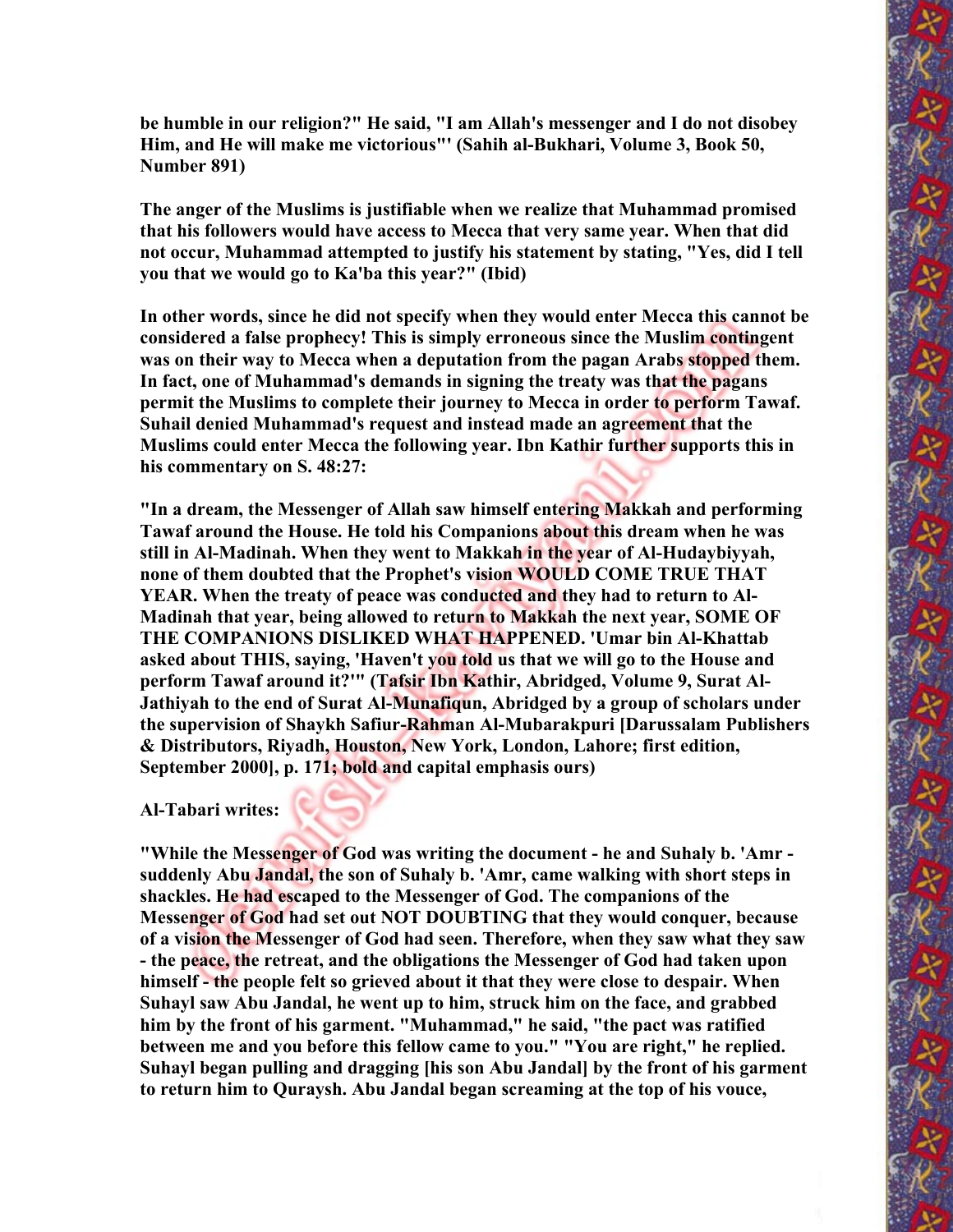**"People of the Muslims, shall I be returned to the polytheists for them to torment me for my religion?" This made the people feel even worse. The Messenger of God said: "Abu Jandal, count on a reward, for God will give you and those who are oppressed with you relief and a way out. We have made a treaty and peace between oursleves and these people; we have given them and they have given us a promise, and we will not act treacherously toward them." (The History of Al-Tabari: The Victory of Islam, Volume VIII, pp. 86-87; bold and capital emphasis ours)** 

**This proves that Muhammad actually believed he was going to enter into Mecca, a plan that never materialized. In order to save face he had to deny admitting that he actually implied that the Muslims would enter Mecca that same year.** 

**Second, to make matters worse Muhammad broke the treaty with the Meccans by refusing to return a Muslim convert from the Quraysh. This refusal was in clear violation of things expressly stipulated in the very document that Muhammad had agreed to sign:** 

**"Umm Kulthum Uqba b. Mu'ayt migrated to the apostle during this period. Her two brothers 'Umara and Walid sons of 'Uqba came and asked the apostle to return her to them in accordance with the agreement between him and Quraysh at Hudaybiyya, but he would not. God forbade it." (Sirat Rasulullah, p. 509; italic emphasis ours)** 

**Hence, Muhammad justified the breaking of his oath by claiming that it was God's will to do so. Unfortunately for Muslims, this would prove that Muhammad's God is not the God of the Holy Bible since breaking one's oath is strictly forbidden. (Cf. Numbers 30:1-2)** 

**In light of all these considerations we are again compelled to ask the following questions. Did Moses ever bow down to Pharaoh's requests in order to bring Israel out of bondage from Egypt? Did Jesus ever deny his Messiahship to gain access to the Temple? Did any true prophet of God ever compromise with the unbelievers in order to fulfill the will of God? Did these men proceed to break their oaths and promises in order to gain an unfair advantage over the unbelievers?** 

**One final problem with all this is that Muslims claim that every single word in the Quran was revealed directly by God to Muhammad through Gabriel. Based on this assumption Muslims further reason that one will not find Muhammad's words intermingled with the words of God. This being the case, how do Muslims explain the fact that S. 48:27 has Allah saying insha' Allah, i.e. "If Allah wills"? Does God not know what his will is? If so, is he uncertain whether his purpose shall come to pass necessitating him to then qualify his statement with the phrase, insha' Allah?** 

**One can understand how fallible humans who are unaware of God's purpose can qualify their statements with the expression "If God wills" (Cf. James 4:13-15). But for God to make such a qualification is beyond reasoning.**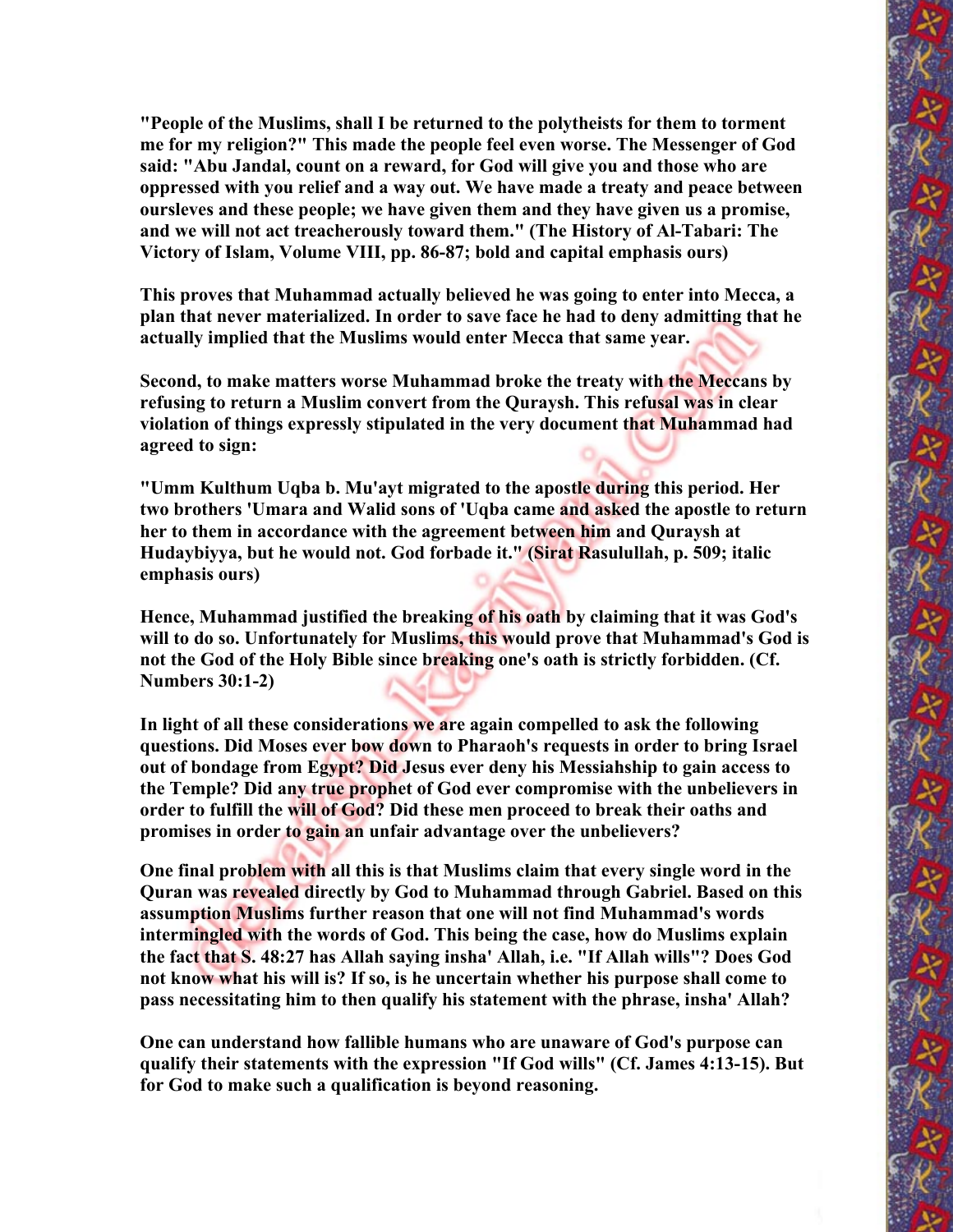**Furthermore, if God is in fact speaking then whom is he referring to when he says "If Allah wills"? Is he addressing himself or someone else? If he is addressing someone else, than how many Gods are there? Or perhaps Allah is also a multipersonal Being seeing that there is more than one Person that make up the unity of Allah?** 

**This leads us to conclude that Muhammad's prediction not only failed to materialize, but that his motives in concocting revelation were power, money and fame. This verse also proves that God cannot be the author of the Quran.** 

**On the Appearance of the Antichrist and the End of the World** 

**Muhammad allegedly claimed that the Antichrist (called the Dajjal) was to appear shortly after the Muslim conquest of Constantinople. The following traditions are taken from the Sunan Abu Dawud:** 

**Book 37, Number 4281:** 

**Narrated Mu'adh ibn Jabal:** 

**The Prophet (peace\_be\_upon\_him) said: The flourishing state of Jerusalem will be when Yathrib is in ruins, the ruined state of Yathrib will be when the great war comes, the outbreak of the great war will be at the conquest of Constantinople and the conquest of Constantinople when the Dajjal (Antichrist) comes forth. He (the Prophet) struck his thigh or his shoulder with his hand and said: This is as true as you are here or as you are sitting (meaning Mu'adh ibn Jabal).** 

**Book 37, Number 4282:** 

**Narrated Mu'adh ibn Jabal:** 

**The Prophet (peace\_be\_upon\_him) said: The greatest war, the conquest of Constantinople and the coming forth of the Dajjal (Antichrist) will take place within a period of seven months.** 

**Book 37, Number 4283:** 

**Narrated Abdullah ibn Busr:** 

The Prophet (peace be upon him) said: The time between the great war and the **conquest of the city (Constantinople) will be six years, and the Dajjal (Antichrist) will come forth in the seventh.** 

**Accordingly, Muslims conquered Jerusalem in 636 AD. Constantinople was taken over by Muslims in May 1453 AD. Yet the prophecy regarding Yathrib (Medina) being in ruins and Antichrist's advent to take place seven months after the conquest**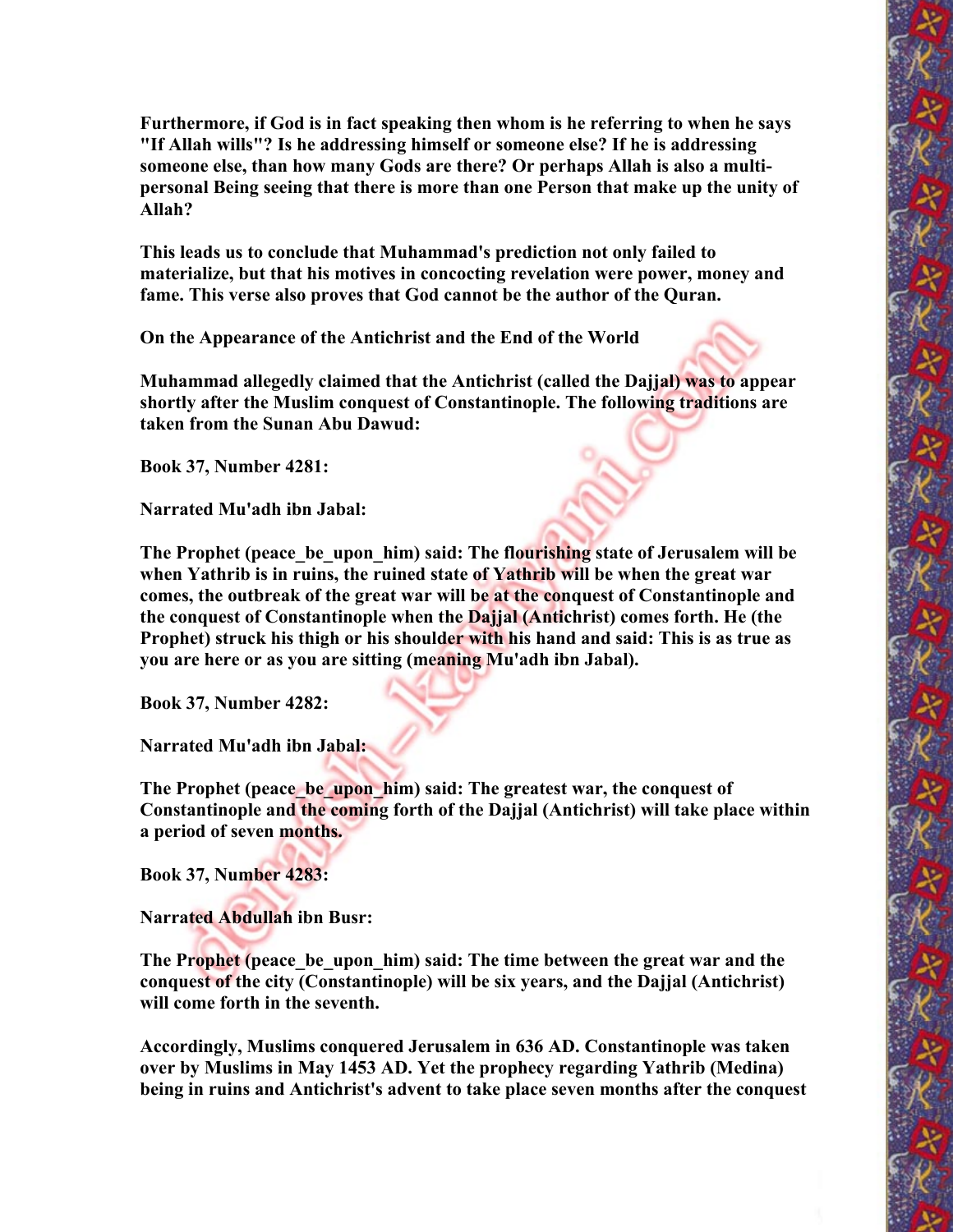**of Constantinople did not materialize. Based on the preceding traditions Antichrist was to appear in November 1453.** 

**Some may wish to argue that these events refer to future conquests. For instance some may wish to say that Constantinople is used as a synonym for the Roman Christian Empire. This would therefore be predicting that Muslims are to takeover Rome before Antichrist appears.** 

**The problem with this is that if Muhammad was speaking of Rome he could have simply used the word Romans (Arabic: Ar-Rum). In fact, Romans/Ar-Rum is the name given to chapter 30 of the Quran. To call Rome either Constantinople or even Byzantium would be rather anachronistic. See above.** 

**Hence, in light of the preceding factors we are forced to conclude that Muhammad's predictions failed to materialize, thus disqualifying him regarding his claim to prophethood.** 

**Muhammad also believed in a young earth and that the world was about to end shortly after his advent. The following citations are taken from The History of al-Tabari, Volume 1 - General Introduction and from the Creation to the Flood (trans. Franz Rosenthal, State University of New York Press, Albany 1989), with all bold emphasis being ours:** 

**"According to Ibn Humayd- Yahya b. Wadih- Yahya b. Ya'qub- Hammad- Sa'id b. Jubayr- Ibn Abbas: This world is one of the weeks of the other world - seven thousand years. Six thousand two hundred years have already passed. (The world) will surely experience hundreds of years, during which there will be no believer in the oneness of God there. Others said that the total extent of time is six thousand years." (Tabari, pp. 172-173; emphasis ours)** 

**"According to Abu Hisham- Mu'awiyah b. Hisham- Sufyan- al-A'mash- Abu Salih-Ka'b: This world is six thousand years." (Ibid.)** 

**"According to Muhammad b. Sahl b. 'Askar- Isma'il b. 'Abd al-Karim- 'Abd al-Samad b. Ma'qil I- Wahb: Five thousand six hundred years of this world have elapsed. I do not know which kings and prophets lived in every period (zaman) of those years. I aksed Wahb b. Munabbih: How long is (the total duration of) this world? He replied: Six thousand years." (Tabari, pp. 173-174; emphasis ours)** 

**According to at-Tabari Muhammad believe that the end of the world was to occur 500 years after his coming:** 

**"According to Hannad b. al-Sari and Abu Hisham al-Rifa'i- Abu Bakr b. 'Ayyash-Abu Hasin- Abu Salih- Abu Hurayrah: The Messenger of God said: When I was sent (to transmit the divine message), I and the Hour were like these two, pointing at his index and middle fingers." (Tabari, p. 176; emphasis ours, see also pp. 175-181)**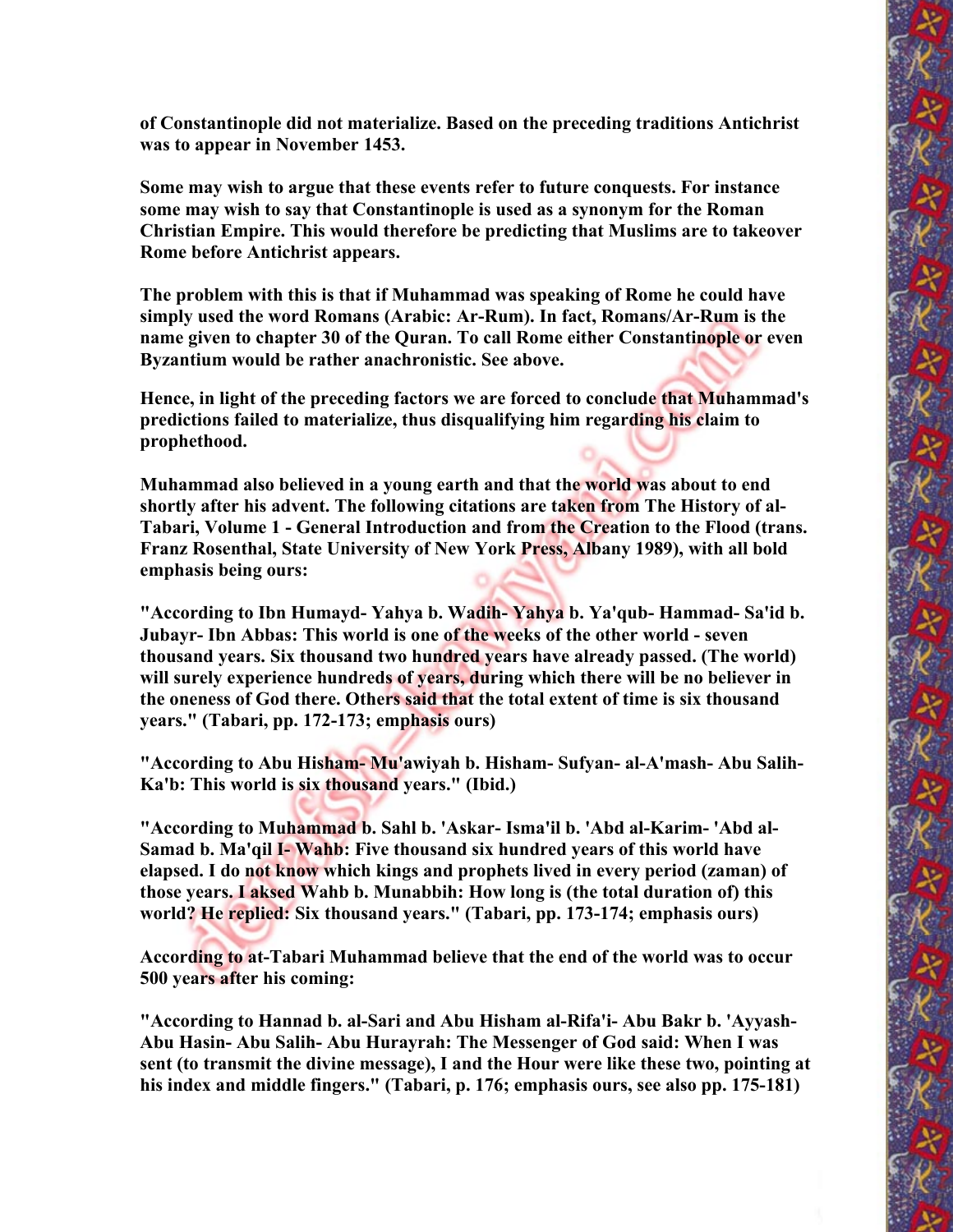**Similar traditions are found in Sahih Muslim:** 

**Book 41, Number 7044:** 

**This hadith has been reported by Sahl b. Sa'd that he heard Allah's Messenger (may peace be upon him) as saying: I and the Last Hour are (close to each other) like this (and he, in order to explain it) pointed (by joining his) forefinger, (one) next to the thumb and the middle finger (together).** 

**Book 41, Number 7046:** 

**Shu'ba reported: I heard Qatada and Abu Tayyab narrating that both of them heard Anas as narrating that Allah's Messenger (may peace be upon him) said: I and the Last Hour have been sent like this, and Shu'ba drew his forefinger and middle finger near each other while narrating it.** 

**Book 41, Number 7049:** 

**Anas reported Allah's Messenger (may peace be upon him) as saying: I and the Last Hour have been sent like this and (he while doing it) joined the forefinger with the middle finger.** 

**At-Tabari comments on the meaning of the Hour being as close as Muhammad's index and middle fingers:** 

**"Thus, (the evidence permitting) a conclusion is as follows: The beginning of the day is the rise of the dawn, and its end is the setting of the sun. Further, the reported tradition on the authority of the Prophet is sound. As we have mentioned earlier, he said after having prayed the afternoon prayer: What remains of this world as compared to what has passed of it is just like what remains of this day as compared to what has passed of it. He also said: When I was sent, I and the Hour were like these two- holding index finger and middle finger together; I preceded it to the same extent as this one- meaning the middle finger- preceded that one- meaning the index finger. Further, the extent (of time) between the mean time of the afternoon prayerthat is, when the shadow of everything is twice its size, according to the best assumption ('ala al-taharri)- (to sunset) is the extent of time of one-half of oneseventh of the day, give or take a little. Likewise, the excess of the length of the middle finger over the index finger is something about that or close to it. There is also a sound tradition on the authority of the Messenger of God, as I was told by Ahmad b. 'Abd al-Rahman b. Wahb- his paternal uncle 'Abd-allah b. Wahb-Mu'awiyah b. Salih- 'Abd al-Rahman b. Jubayr b. Nufayr- his father Jubayr b. Nufayr- the companion of the Prophet, Abu Tha'labah al-Khushani: The Messenger of God said: Indeed, God will not make this nation incapable of (lasting) half a dayreferring to the day of a thousand years.**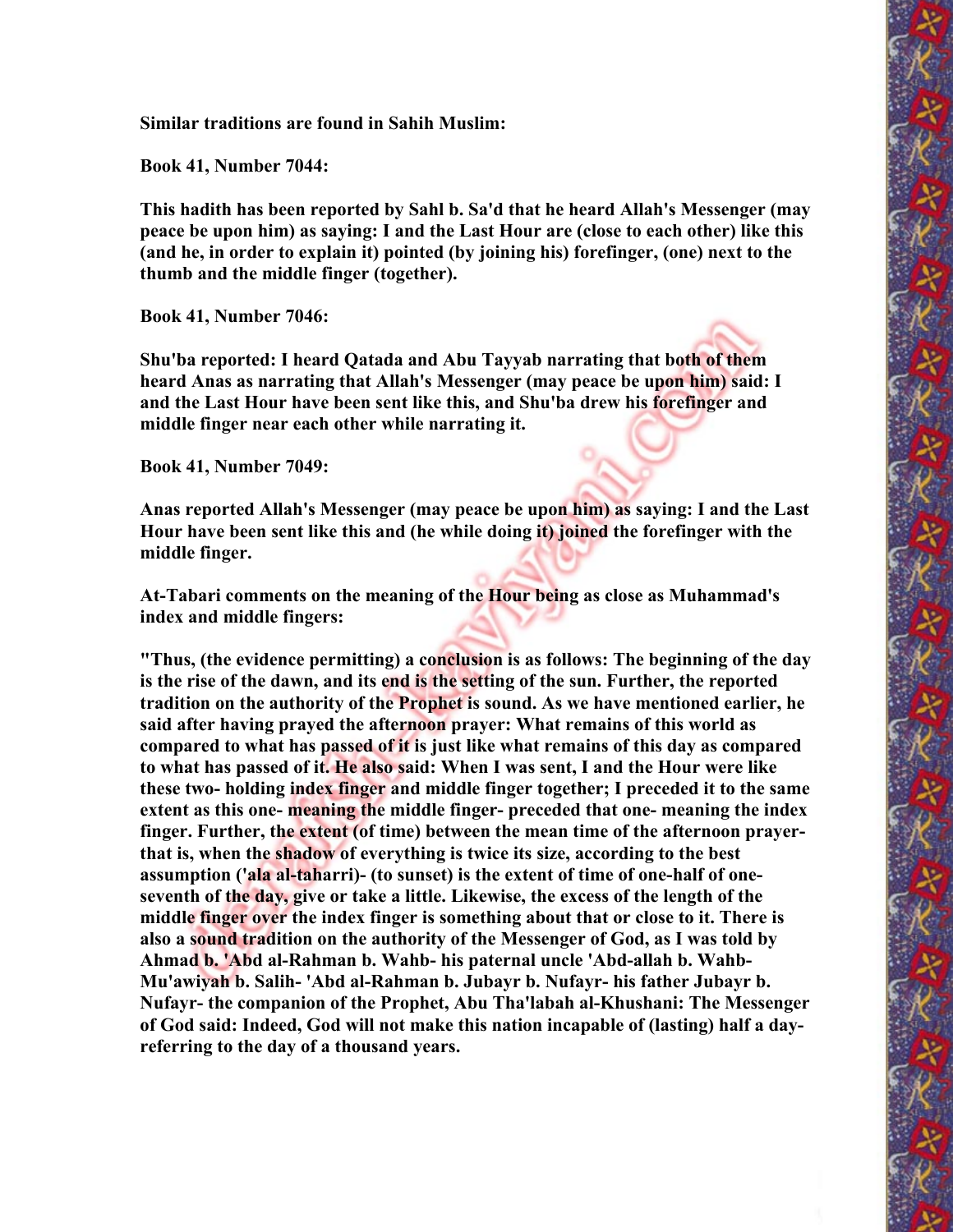**"All these facts taken together make it clear that of the two statements I have mentioned concerning the total extent of time, the one from Ibn Abbas, and the other from Ka'b, the one more likely to be correct in accordance with the information coming from the Messenger of God is that of Ibn 'Abbas transmitted here by us on his authority: The world is one of the weeks of the other world - seven thousand years.** 

**"Consequently, because this is so and the report on the authority of the Messenger of God is sound- namely, that he reported that what remained of the time of this world during his lifetime was half a day, or five hundred years, since five hundred years are half a day of the days, of which one is a thousand years- the conclusion is that the time of this world that had elapsed to the moment of the Prophet's statement corresponds to what we have transmitted on the authority of Abu Tha'labah al-Khushani from the Prophet, and is 6,500 years or approximately 6,500 years. God knows best!" (Tabari, pp. 182-183, bold emphasis ours)** 

**Hence, according to these traditions Muhammad believed that not only was the world less than 7,000 years old but it was to end on the seventh day, or seven thousand years from the time it was created.** 

**Accordingly, the world should have ended sometime between 1070-1132 AD, approximately 500 years after the birth and death of Muhammad. This is based on the fact that according to at-Tabari and others, the advent of Muhammad took place approximately 6,500 years from the time of creation. This is clearly a false prophecy.** 

**Yet this date contradicts the one approximated by Abu Dawood in his Sunan. There, we saw that Antichrist was to appear seven months after the conquest of Constantinople, an event that took place in 1453 AD. This being the case, how could Muhammad have claimed elsewhere that the world was to end 500 years after his own birth and death? To make matters worse, the Islamic traditions claim that Antichrist was actually present during Muhammad's lifetime. In fact, according to the traditions Antichrist was a man named Ibn Saiyad:** 

**Sahih al-Bukhari, Volume 2, Book 23, Number 437:** 

#### **Narrated Ibn 'Umar:**

**'Umar set out along with the Prophet (p.b.u.h) with a group of people to Ibn Saiyad till they saw him playing with the boys near the hillocks of Bani Mughala. Ibn Saiyad at that time was nearing his puberty and did not notice (us) until the Prophet stroked him with his hand and said to him, "Do you testify that I am Allah's Apostle?" Ibn Saiyad looked at him and said, "I testify that you are the Messenger of illiterates." Then Ibn Saiyad asked the Prophet (p.b.u.h), "Do you testify that I am Allah's Apostle?" The Prophet (p.b.u.h) refuted it and said, "I believe in Allah and His Apostles." Then he said (to Ibn Saiyad), "What do you think?" Ibn Saiyad**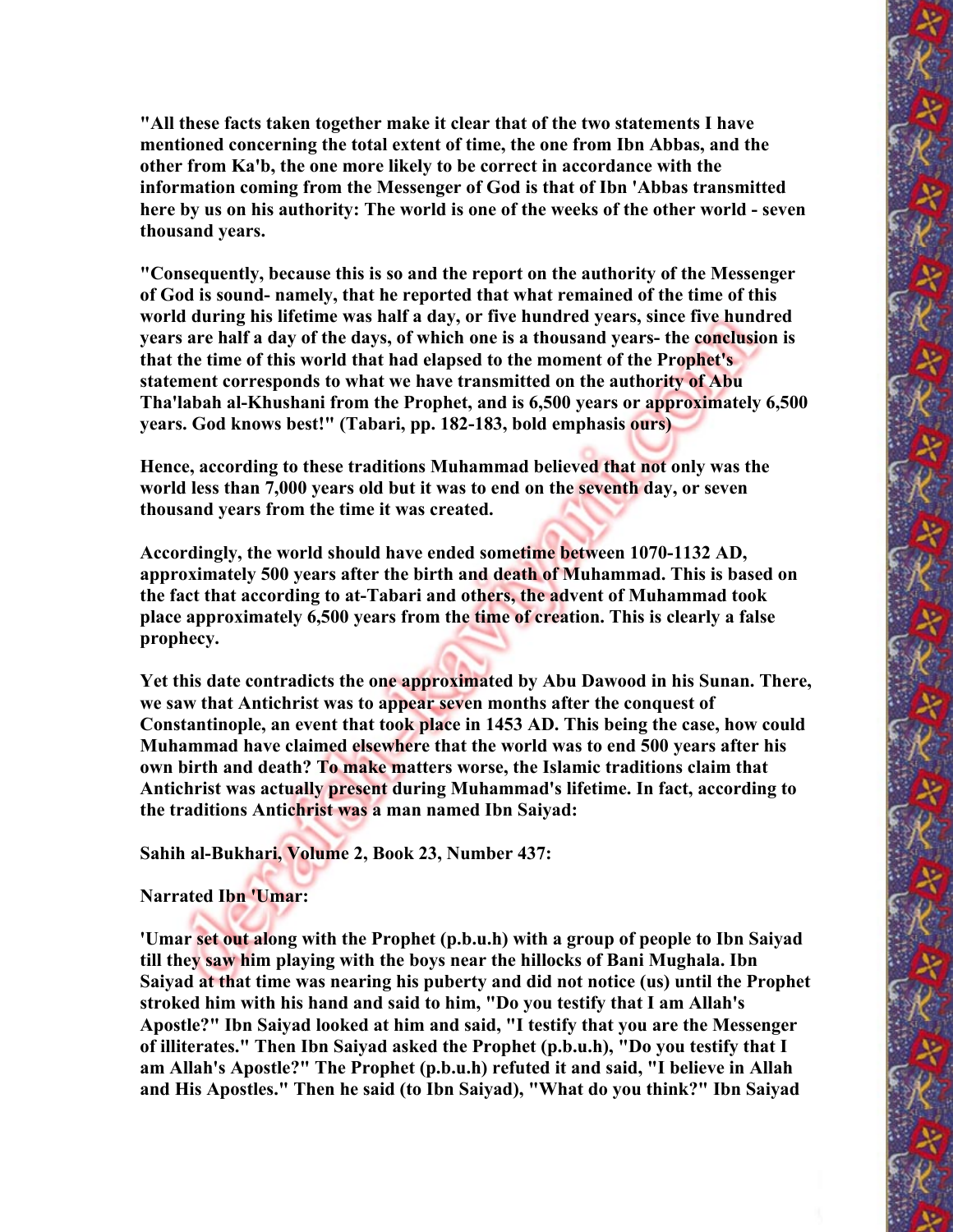**answered, "True people and liars visit me." The Prophet said, "You have been confused as to this matter." Then the Prophet said to him, "I have kept something (in my mind) for you, (can you tell me that?)" Ibn Saiyad said, "It is Al-Dukh (the smoke)." (2) The Prophet said, "Let you be in ignominy. You cannot cross your limits." On that 'Umar, said, "O Allah's Apostle! Allow me to chop his head off." The Prophet (p.b.u.h) said, "If he is he (i.e. Dajjal), then you cannot over-power him, and if he is not, then there is no use of murdering him." (Ibn 'Umar added): Later on Allah's Apostle (p.b.u.h) once again went along with Ubai bin Ka'b to the date-palm trees (garden) where Ibn Saiyad was staying. The Prophet (p.b.u.h) wanted to hear something from Ibn Saiyad before Ibn Saiyad could see him, and the Prophet (p.b.u.h) saw him lying covered with a sheet and from where his murmurs were heard. Ibn Saiyad's mother saw Allah's Apostle while he was hiding himself behind the trunks of the date-palm trees. She addressed Ibn Saiyad, "O Saf! (and this was the name of Ibn Saiyad) Here is Muhammad." And with that Ibn Saiyad got up. The Prophet said, "Had this woman left him (Had she not disturbed him), then Ibn Saiyad would have revealed the reality of his case."** 

**The traditions go on to positively identify Ibn Saiyad as Antichrist:** 

**Sahih al-Bukhari, Volume 9, Book 92, Number 453:** 

**Narrated Muhammad bin Al-Munkadir:** 

**I saw Jabir bin 'Abdullah swearing by Allah that Ibn Sayyad was the Dajjal. I said to Jabir, "How can you swear by Allah?" Jabir said, "I have heard 'Umar swearing by Allah regarding this matter in the presence of the Prophet and the Prophet did not disapprove of it."** 

**Sunan Abu Dawood, Book 37, Number 4317:** 

**Narrated Jabir ibn Abdullah:** 

**Muhammad ibn al-Munkadir told that he saw Jabir ibn Abdullah swearing by Allah that Ibn as-Sa'id was the Dajjal (Antichrist). I expressed my surprise by saying: You swear by Allah! He said: I heard Umar swearing to that in the presence of the Apostle of Allah (peace\_be\_upon\_him), but the Apostle of Allah (peace\_be\_upon\_him) did not make any objection to it.** 

**Yet these traditions contradict the following traditions where Antichrist is described as being one eyed and as being locked up in chains:** 

**Sahih al-Bukhari, Volume 4, Book 55, Number 553:** 

**Narrated Ibn Umar:**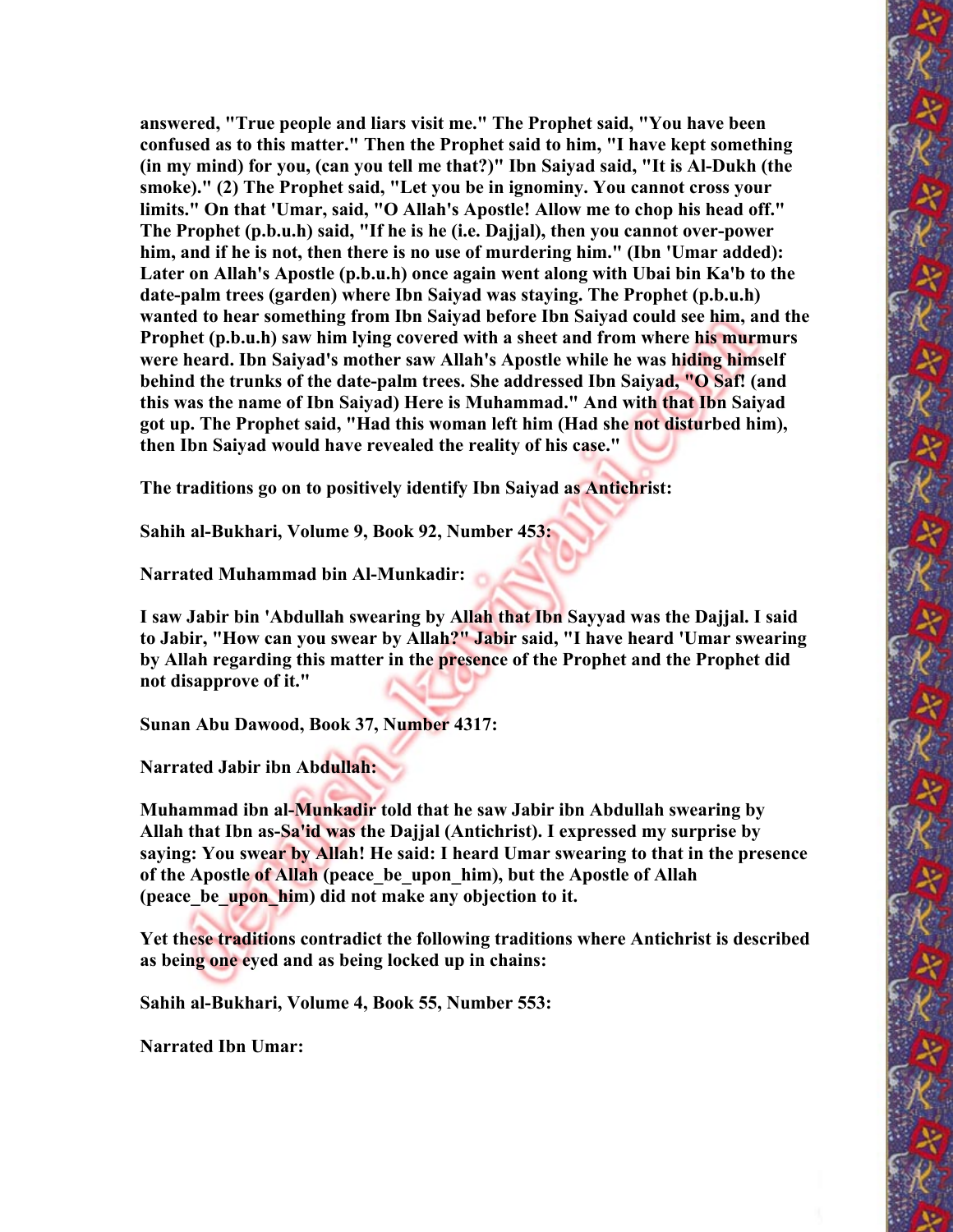**Once Allah's Apostle stood amongst the people, glorified and praised Allah as He deserved and then mentioned the Dajjal saying, "I warn you against him (i.e. the Dajjal) and there was no prophet but warned his nation against him. No doubt, Noah warned his nation against him but I tell you about him something of which no prophet told his nation before me. You should know that he is one-eyed, and Allah is not one-eyed."** 

**Sunan Abu Dawood, Book 37, Number 4306:** 

**Narrated Ubadah ibn as-Samit: The Prophet (peace\_be\_upon\_him) said: I have told you so much about the Dajjal (Antichrist) that I am afraid you may not understand. The Antichrist is short, hen-toed, woolly-haired, one-eyed, an eye-sightless, and neither protruding nor deep-seated. If you are confused about him, know that your Lord is not one-eyed.** 

**Sunan Abu Dawood, Book 37, Number 4311:** 

**Narrated Fatimah, daughter of Qays:** 

**The Apostle of Allah (peace\_be\_upon\_him) once delayed the congregational night prayer.** 

**He came out and said: The talk of Tamim ad-Dari detained me. He transmitted it to me from a man who was of the islands of the sea. All of a sudden he found a woman who was trailing her hair. He asked: Who are you?** 

**She said: I am the Jassasah. Go to that castle. So I came to it and found a man who was trailing his hair, chained in iron collars, and leaping between Heaven and Earth.** 

**I asked: Who are you? He replied: I am the Dajjal (Antichrist). Has the Prophet of the unlettered people come forth now? I replied: Yes. He said: Have they obeyed him or disobeyed him? I said: No, they have obeyed him. He said: That is better for them.** 

**Someone might interject here and claim that the traditions make mention of 30 Antichrists to come into the world:** 

**Sunan Abu Dawood, Book 37, Number 4319:** 

**Narrated Abu Hurayrah:** 

The Prophet (peace be upon him) said: The Last Hour will not come before there **come forth thirty Dajjals (fraudulents), everyone presuming himself that he is an apostle of Allah. (see also Sahih al-Bukhari, Volume 9, Book 88, Number 237)**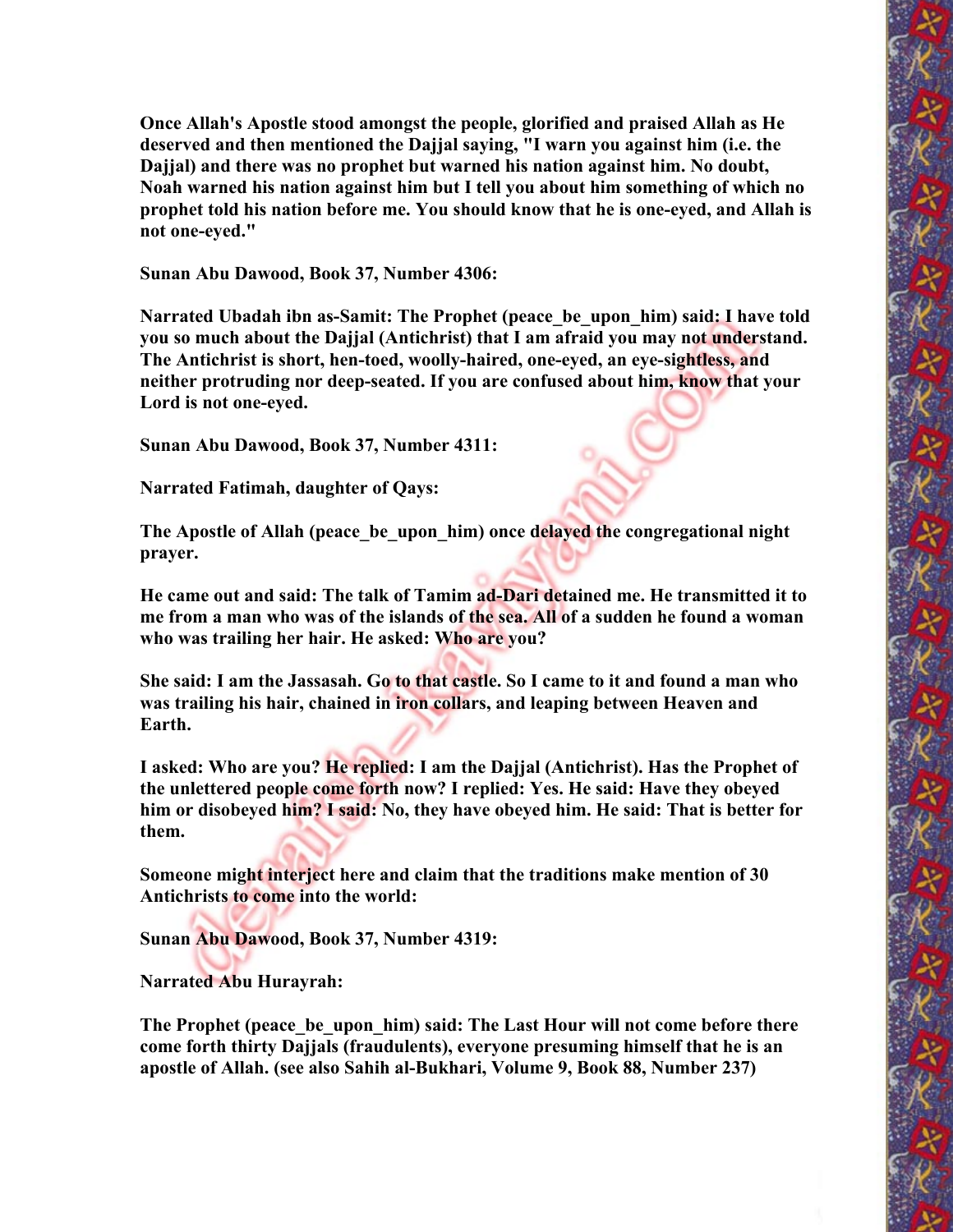**This implies that Ibn Saiyad was just one of the thirty antichrists, and not THE Antichrist that was to come right before the end of the world.** 

**There are several problems with this assertion. First, none of the traditions claim that Ibn Saiyad is one of the thirty antichrists that were to appear. Rather, the traditions imply that he is THE Dajjal or Antichrist. Second, if we take either of the dates proposed by at-Tabari or Abu Dawood all thirty Dajjals needed to have appeared before either 1070-1132 or 1453 AD. Finally, according to the New Testament Muhammad is actually one of these Antichrists:** 

**"Dear children, this is the last hour; and as you have heard that the antichrist is coming, even now many antichrists have come. This is how we know it is the last hour… Who is the liar? It is the man who denies that Jesus is the Christ. Such a man is the antichrist-he denies the Father and the Son. No one who denies the Son has the Father; whoever acknowledges the Son has the Father also." 1 John 2:18, 22-23** 

**Since Muhammad denied that Jesus is God's Son he is therefore one of the many antichrists that was to come according to the apostle John.** 

**As if the preceding weren't bad enough, other traditions have Muhammad predicting that the end was to come within the lifetime of his followers:** 

**Sahih Muslim, Book 41, Number 7050:** 

**'A'isha reported that when the desert Arabs came to Allable Messenger (may peace be upon him) they asked about the Last Hour as to when that would come. And he looked towards the youngest amongst them and said: If he lives he would not grow very old that he would find your Last Hour coming to you he would see you dying.** 

**Sahih Muslim, Book 41, Number 7051:** 

**Anas reported that a person asked Allah's Messenger (may peace be upon him) as to when the Last Hour would come. He had in his presence a young boy of the Ansar who was called Mahammad. Allah's Messenger (may peace be upon bion) said: If this young boy lives, he may not grow very old till (he would see) the Last Hour coming to you.** 

**Sahih Muslim, Book 41, Number 7052:** 

**Anas b. Malik reported that a person asked Allah's Apostle (may peace be upon him): When would the Last Hour come? Thereupon Allah's Messenger (way peace be upon him) kept quiet for a while, then looked at a young boy in his presence belonging to the tribe of Azd Shanilwa and he said: If this boy lives he would not grow very old till the Last Hour would come to you. Anas said that this young boy was of our age during those days.**